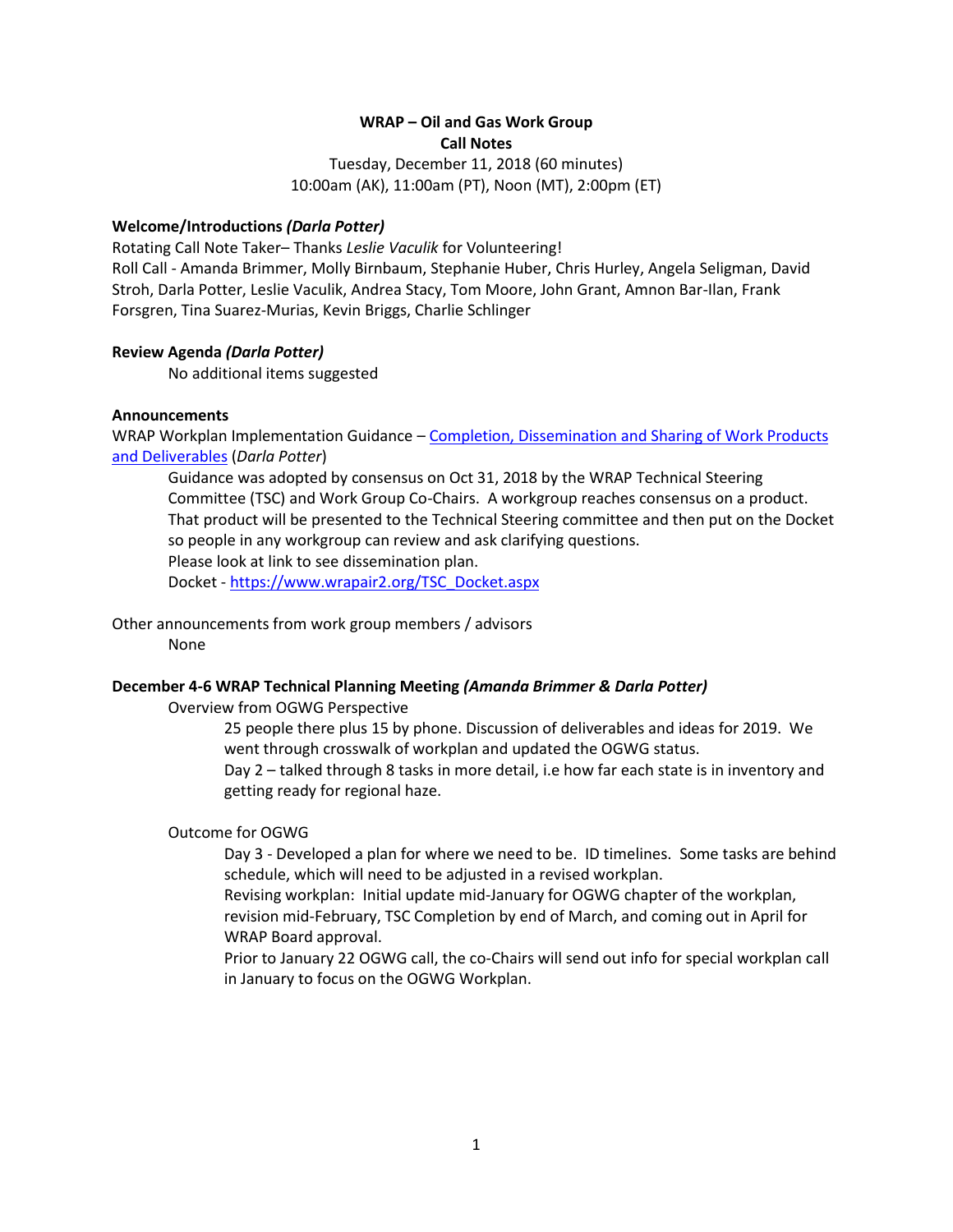#### **OGWG Road Map Phase II** *(John Grant& Amnon Bar-Ilan – Ramboll Environ)*

Additional Tasks [See presentation in meeting invite]

Pg. 3 1g - Taking a look at the 2016 Inventory to compare to 2014 info compared to level of O&G activity change between 2016 from 2014. Are there and departures between emissions and level of activity.

"Factor-based" adjustments for 5 to 7 basins – will be useful to leverage historical data EPA has used an oil and gas tool to run 2016 activity data.

Pg. 4 1h – Ramboll holding conference calls with state agencies. Information exchange. There are differences between states. Some states will fill in and send to operators for review. Other states don't have data, will just send survey. Other states think current data is okay but will be focused on future years.

Will be making minor changes to the survey to send out to operators.

Also, finding out if states have in house data sources. Working on now.

Hope to have some sample language to states to send to operators.

Survey (Process, Status, Schedule) [See presentation in meeting invite]

Pg. 4-6 In Phase I right now.

Working with states to figure out what to send to operators.

Timeline under consideration based on feedback from calls.

When states filling out with internal data, Ramboll will be available to answer questions. Western Energy Alliance will help with surveys.

Surveys were going to go out mid Dec. to operators but still doing state calls.

Timing for response may change. (Some states may focus on future year then timeline would be extended.)

Ramboll will analyze and report out then wrap up and finalize.

Ramboll has talked to every state except NM (who is schedule) that wanted to ask questions.

WY thinks John and Amnon have been helpful in finding path forward for this work/regional haze effort and thanks them for their work.

John – had call with several agencies, feel free to call about survey and or about delivering to operators.

Schedule – Pg. 7

Looking Forward [See presentation in meeting invite]

See page 9 & 10 of Ramboll presentation

Task 1 - Base year complete, in-progress survey work, then incorporate survey info, then agency comment time.

Task 2 Forecast for 2028 (on the book controls).

Task 3 &4 not started.

Questions

Q: Are there specific things that we/OGWG need to highlight?

A: In Late Feb early March need help with comments on survey results memo and in April need OGWG comments on draft base year inventory (v2).